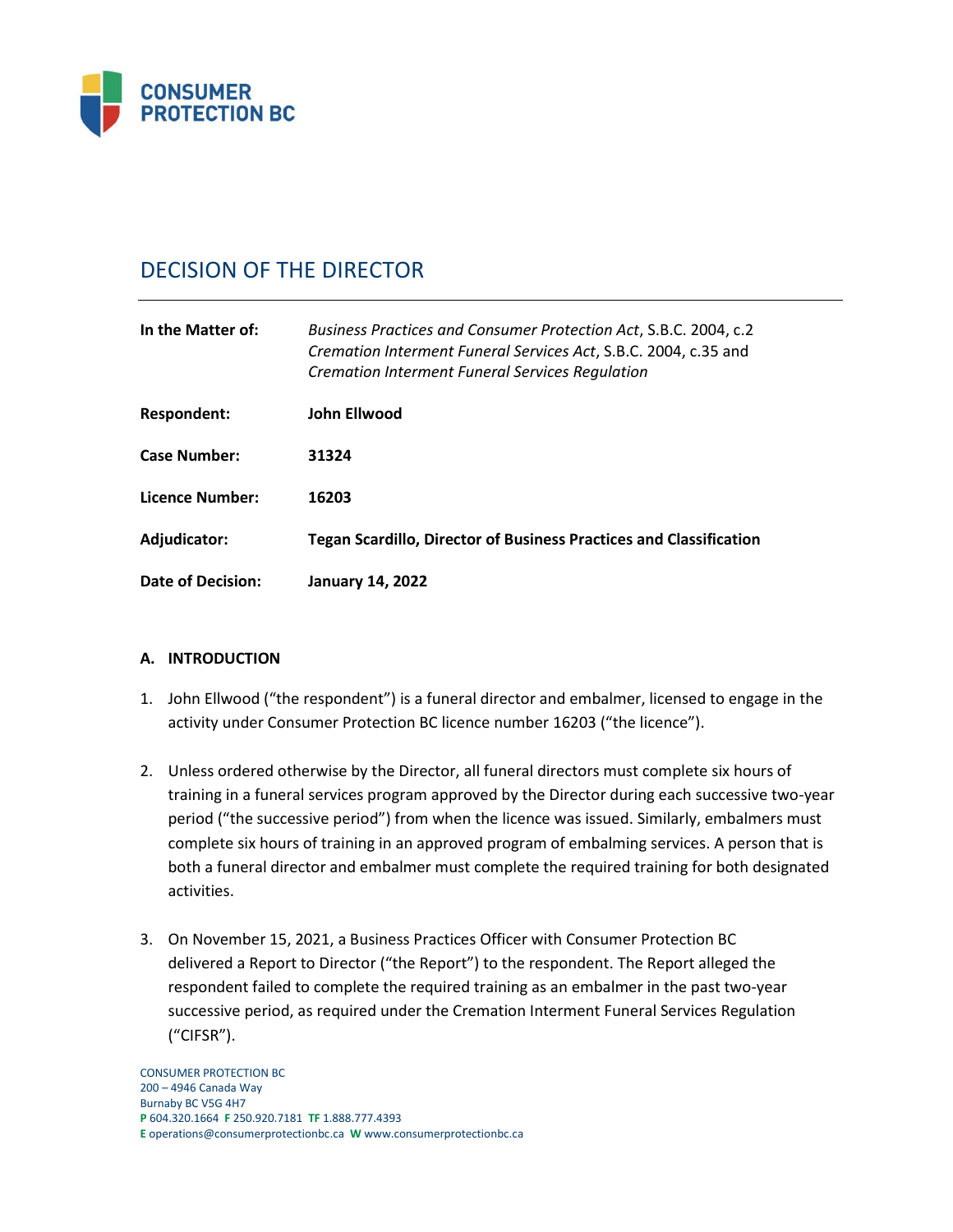John Ellwood– January 2022 Determination Page 2 of 9

4. I have been delegated the authority of the Director to decide if a contravention to the legislation has taken place and what consequences, if any, should flow from a confirmed contravention.

## **B. OPPORTUNITY TO BE HEARD**

- 5. Prior to an action being taken under the *Business Practices and Consumer Protection Act*  ("BPCPA") and the *Cremation Interment and Funeral Services Act* ("CIFSA"), the person subject to the action must be provided with an opportunity to be heard.
- 6. An opportunity to be heard notice ("the notice") was emailed to the respondent on November 15, 2021. It provided the respondent with the opportunity to submit a written reply to the Report by November 29, 2021. The notice indicated after the opportunity to respond was completed, a decision maker for Consumer Protection BC would determine whether the alleged violation(s) occurred. Possible licensing and enforcement consequences for a confirmed contravention were described in the notice.
- 7. The respondent did not provide a written response to the notice.
- 8. I conclude the requirement for providing an opportunity to be heard has been completed.

## **C. ALLEGED CONTRAVENTION(S)**

- 9. The Report advances the following allegation(s):
	- 1. The respondent contravened CIFSR section 38(1)(b) by failing to complete the minimum required six hours of training in a program of embalming services approved by the Director during the past two-year successive period commencing on the date the respondent was first issued an embalmer licence.

## **D. LEGISLATION**

10. The legislation relevant to the alleged contravention is contained in the CIFSR:

## *Continuing education*

*38 (1)A person licensed as a funeral director, embalmer or both must complete a minimum of (a) 6 hours of training in a program of funeral services that is approved by the director, if licensed as a funeral director, (b) 6 hours of training in a program of embalming that is approved by the director, if licensed as an embalmer,*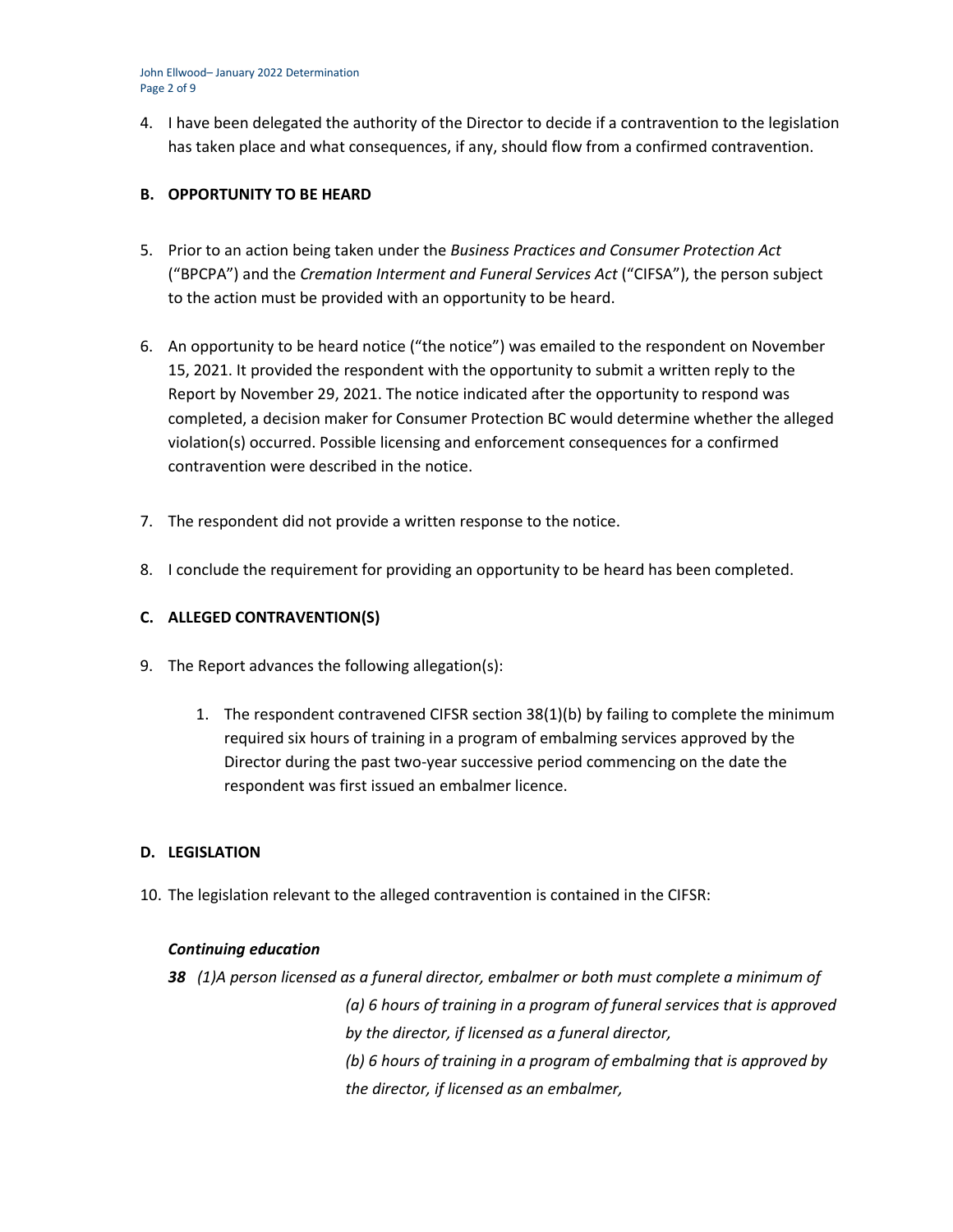*during each successive two-year period where the first two-year period commences on the date the person first received their licence to act as a funeral director or an embalmer or both in the Province.*

*(2) Despite subsection (1), the director may at any time require a funeral director or embalmer to take additional training in a program of funeral services education or embalming.*

## **E. EVIDENCE**

- 11. I have reviewed the Report in its entirety. I limit my comments to only the parts of the evidence necessary to give context to my decision.
- 12. The respondent was first issued the licence on September 15, 1999, to act and hold themselves out as a funeral director and embalmer.
- 13. The most recent successive two-year period from when the respondent was first issued the licence commenced September 15, 2019 to September 15, 2021.
- 14. On July 20, 2020, Consumer Protection BC emailed all licensed funeral directors and embalmers providing information about changes being made to share the status of individual continuing education training requirements. The communication provided a reminder that it is the responsibility of the funeral director and embalmer to ensure course completion documentation is submitted to Consumer Protection to receive credit for completion. It was also noted in the communication that funeral directors and embalmers would receive a status report every six months as a reminder of credits completed and how many credits remained due.
- 15. On July 21, 2020, the respondent was sent an email from Consumer Protection BC that showed the respondent had not completed any credits for embalming services or funeral services in the current two-year successive period. The communication noted the required education credits were due on "9/15/2021".
- 16. On August 6, 2021, Consumer Protection BC sent an email to the respondent which stated there was 6 funeral director credits and 6 embalmer credits due by September 15, 2021.
- 17. On August 10<sup>th</sup>, 2021, Consumer Protection BC received records showing the respondent had completed 6 credits in a program of funeral services and 2 credits in a program of embalming services. All 8 credits were completed on June 9, 2021.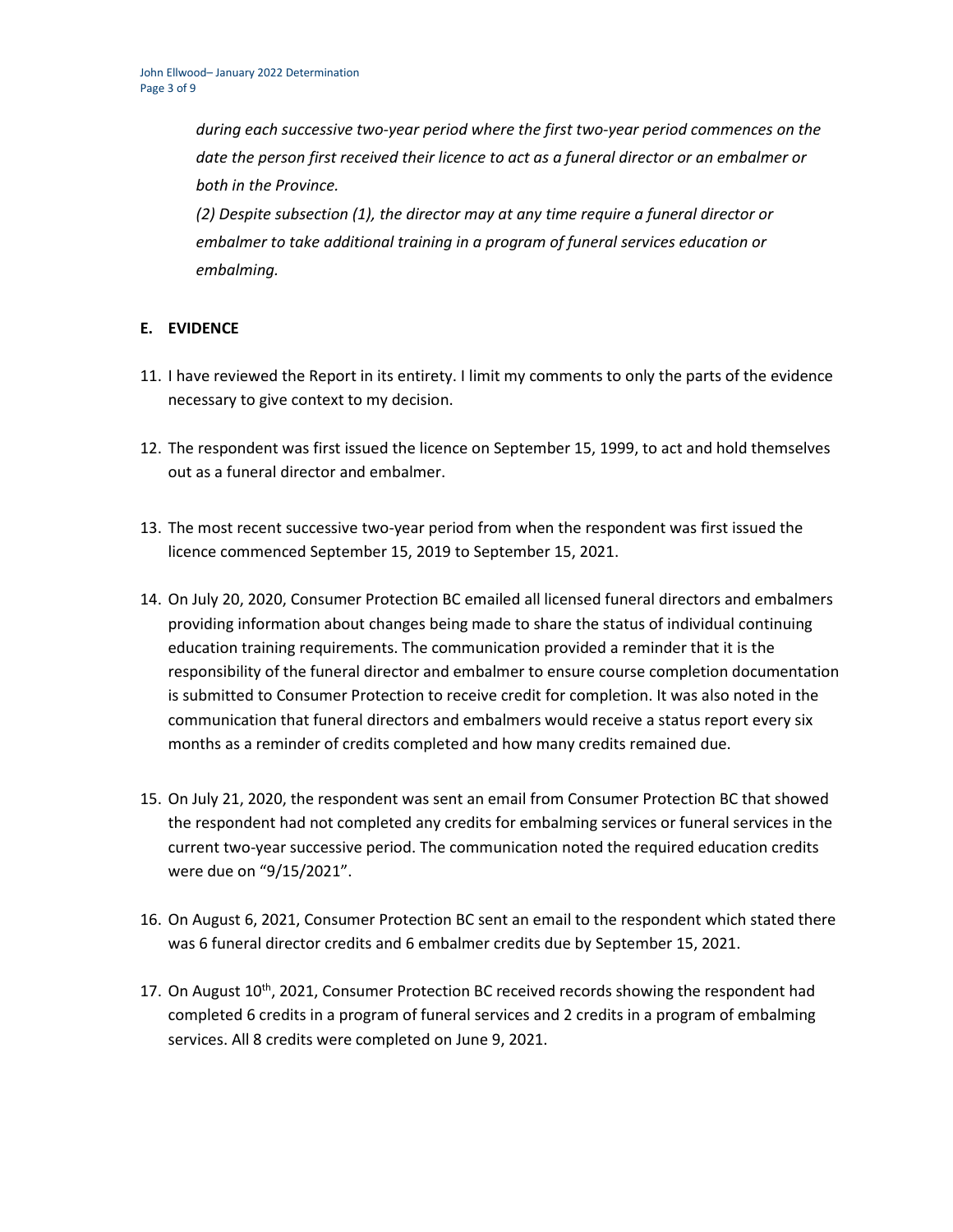- 18. Before the end of the two-year successive period (September 15, 2019 to September 15, 2021), Consumer Protection BC did not receive any records showing the respondent had completed the required credits in embalming services.
- 19. On October 7, 2021, Consumer Protection BC received confirmation that the respondent had completed two courses (one course worth 2 credits and the other worth 3 credits) for a total of 5 credits in programs of embalming services on the same date.
- 20. The Report to Director was emailed to the respondent on November 15, 2021.

## **F. ANALYSIS**

- 21. Without a response to the report, I am left with the evidence provided in the report and any course completion certificates provided to form my analysis and conclusion.
- 22. The evidence clearly establishes in the last two-year successive period of September 15, 2019 to September 15, 2021, the respondent was required to complete a minimum of six hours in an approved program embalming services. The responded did not complete the required training before the end of the last two-year successive period; therefore, I find the respondent contravened CIFSR section 38(1)(b).

## **G. DUE DIGILENCE**

23. The respondent is entitled to the complete defence of due diligence against the allegation if they show that all reasonable steps were taken to *prevent* the contravention from happening. The onus is on the respondent to establish this defence. I was not presented with any evidence to show due diligence by the respondent.

## **H. CONCLUSION**

24. I conclude the respondent contravened CIFSR section 38(1)(b) by failing to complete the minimum required six hours of training in a program of embalming services approved by the Director during the past two-year successive period (September 15, 2019, to September 15, 2021) from when the licence was first issued.

## **I. LICENSING AND ENFORCEMENT ACTION**

- 25. As the Director determining that a contravention has occurred, I may take one or more of the following actions:
	- suspend, cancel a license and/or impose conditions on a license (BPCPA section 146 and CIFSA section 55(3);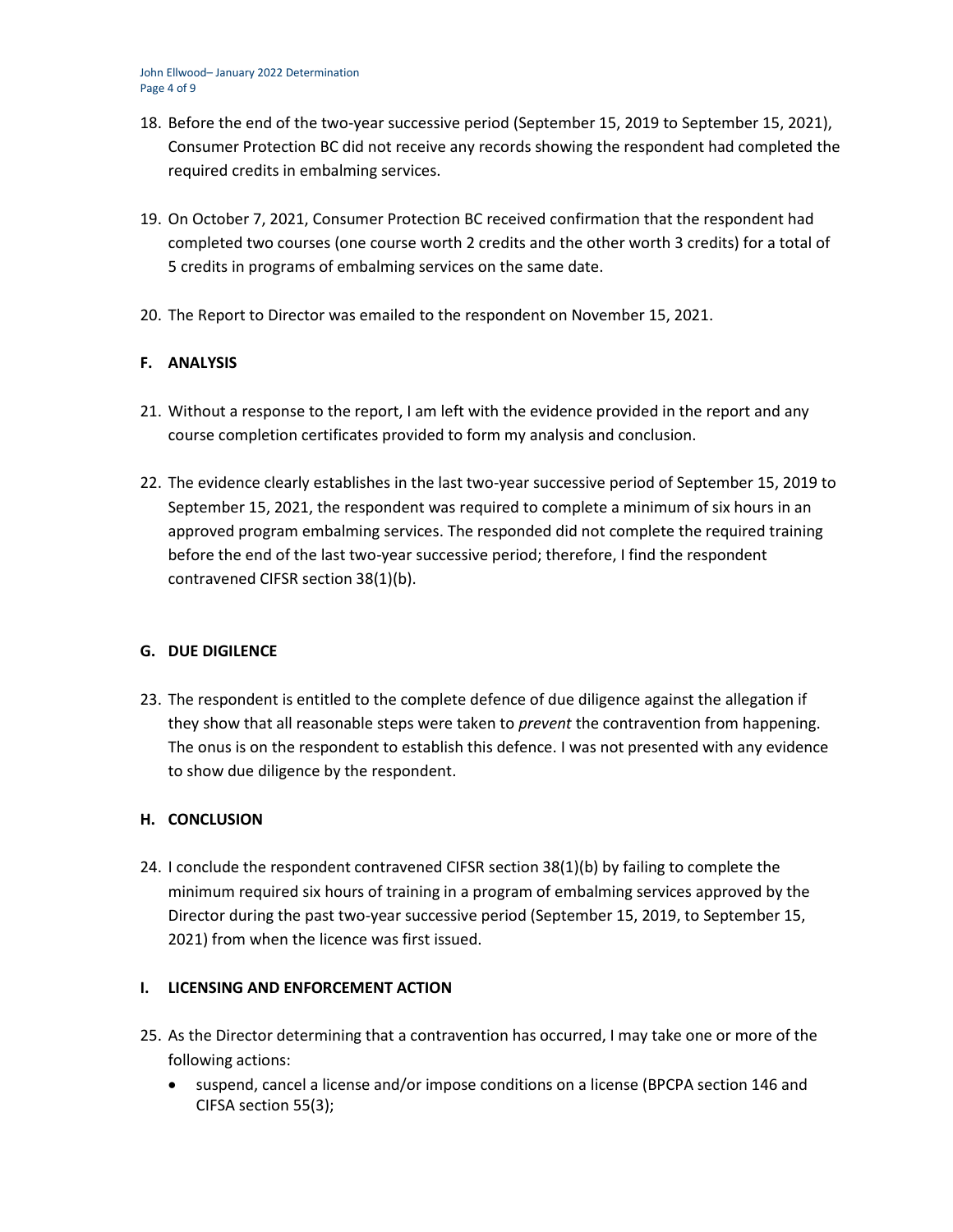- accept an undertaking on terms I consider appropriate (BPCPA section 154 and CIFSA section 56(2)(b);
- issue a compliance order to take specified further corrective action, and to repay Consumer Protection BC costs of this inspection and any associated legal costs (BPCPA section  $155(4)(c)(d)$  and CIFSA section 56(2)(c);
- impose an administrative penalty of up to \$5,000 on an individual (BPCPA section 164-165 BPCPA and CIFSA section 58)

## **Compliance Order**

- 26. Education requirements are in place to ensure funeral directors and embalmers stay up to date and expand in their level of skill and knowledge to perform the functions of the profession. I exercise my authority under BPCPA section  $155(4)(c)$  and CIFSA 56(2)(c) to order that the two courses completed by the respondent on October  $7<sup>th</sup>$ , 2021 (total of 5 embalmer credits) be applied to the 2019 – 2021 period to satisfy the requirements for that period. (Although only 4 embalmer credits are required to meet the requirements of the 2019 – 2021 period, credits for one course cannot be split between periods; therefore, all 5 credits will be applied to 2019 – 2021.) For clarity, the respondent must still complete a minimum of 6 hours of approved training in a program of funeral services and a minimum of 6 hours of approved training in a program of embalming services during the current successive period of 2021 - 2023. The precise terms are described in the Compliance Order attached to this decision.
- 27. I also exercise my authority under BPCPA section 155(4)(d) and CIFSA section 56(2)(c) to require the respondent reimburse Consumer Protection BC *partial* inspection costs associated with preparing the Report in the amount of \$150.00. Details of payment are described in the attached Compliance Order.

## **Administrative Penalty**

- 28. As per CIFSA section 58(1), an administrative monetary penalty ("AMP") may be imposed where a person contravenes a prescribed provision of the CIFSR. A contravention to CIFSA section 38(1)(a) and/or 38(1)(b) is prescribed by the Administrative Penalties Regulation and may, therefore, attract an AMP.
- 29. BPCPA section 164(2) and CIFSA section 58(3) set out the following factors that must be considered before imposing an AMP:
	- (a) previous enforcement actions for contraventions of a similar nature by the respondent
	- (b) the gravity and magnitude of the contravention
	- (c) the extent of the harm to others resulting from the contravention
	- (d) whether the contravention was repeated or continuous
	- (e) whether the contravention was deliberate
	- (f) any economic benefit derived by the person from the contravention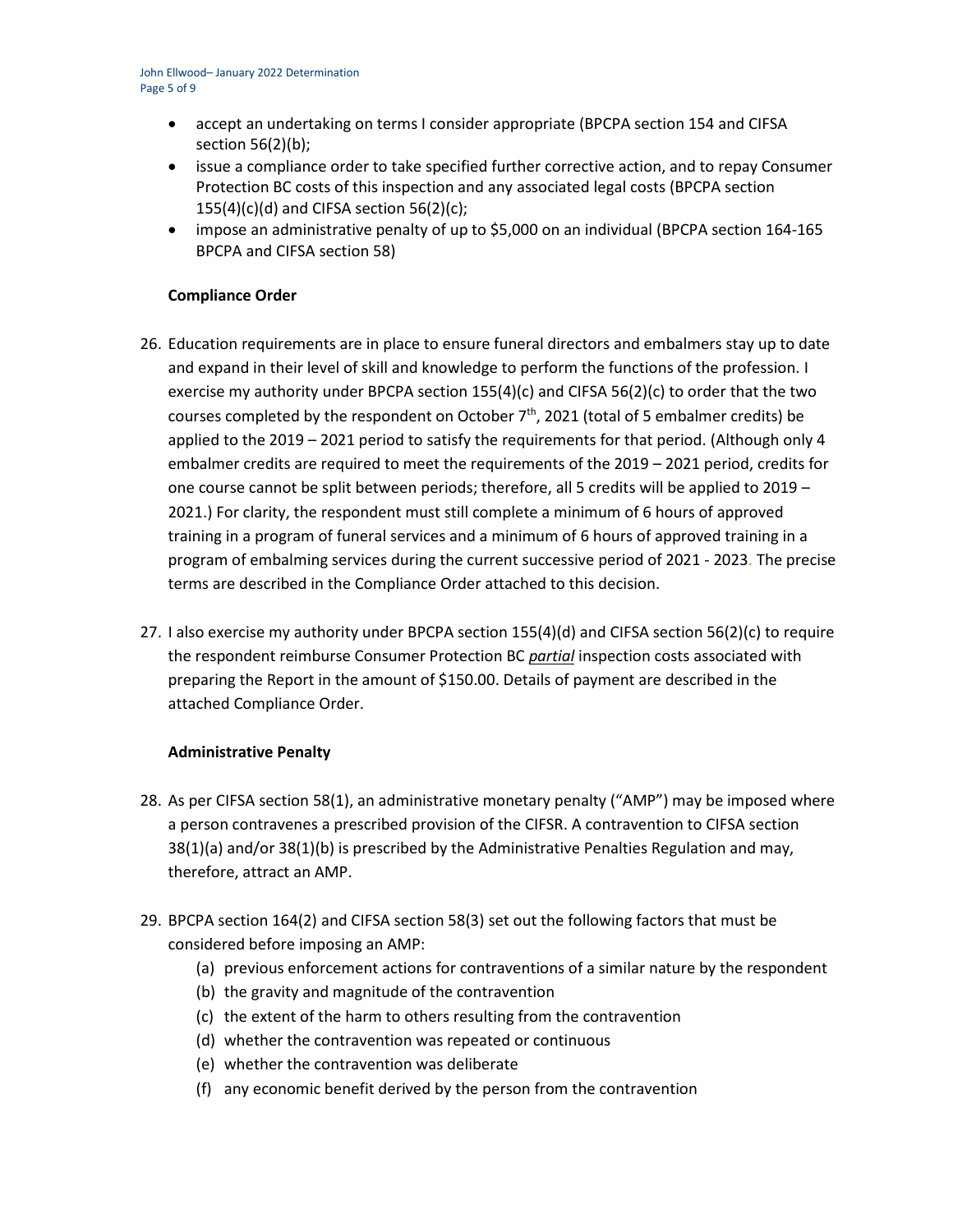- (g) the person's efforts to correct the contravention
- 30. For the contravention at issue, I consider all these factors to decide whether an AMP should be imposed. If imposing an AMP, to determine the *amount* that should be imposed, I consider the BPCPA section 164(2) and CIFSA section 58(3) factors together with the Consumer Protection BC policy, "Calculation of Administrative Monetary Penalties Policy and Procedures" (the "Policy"). The Policy model and rationale are discussed below.
- 31. The Policy, normally applied by Consumer Protection BC, sets out how the AMP amount is calculated, starting with a base penalty amount. The Policy helps to ensure calculations of AMP amounts are consistent, transparent, flexible, and proportionate to the contraventions at issue, and that suppliers subject to AMPs know how Consumer Protection BC interprets the BPCPA and CIFSA and analyses the criteria determining AMP amounts. Consumer Protection BC has developed the Policy from its experience and expertise in providing consumer protection services, and from its mandate to administer the BPCPA and CIFSA in the public interest.
- 32. According to the Policy, contraventions for which AMPs are imposed are first categorized into Type A, Type B, or Type C, as set out in the Appendix. Consumer Protection BC makes these assignments based on its purposes and experience in delivering consumer protection services in the public interest, and the consideration of two factors: (1) the inherent severity of harm specific to the contravention, and (2) the probability that a person will experience harm from the contravention.
- 33. After categorization of the contravention, the decision maker considers a set of "adjustment factors" laid out in the Policy. These "adjustment factors" are based on section 164 (2), plus one additional criterion consistent with the legislation. The Policy requires the decision maker to choose a "gravity" value for each adjustment factor based on consideration of the relevant aggravating or mitigating circumstances.
- 34. When applying the Policy, the decision maker is considering all the factors under BPCPA section 164 (2) and CIFSA section 58(3) in their calculation or analysis of the AMP amount that should be imposed. The decision maker continues by then deciding in their discretion whether the amounts in the Policy or different amounts imposed based on consideration of the factors under BPCPA section 164 (2) and CIFSA section 58(3) (and one additional related criterion) and any other relevant circumstances.
- 35. In the respondent's opportunity to be heard notice, I identified the Policy and advised that it will be applied as part of any decision that may impose an AMP. This notice further stated that the Policy can be viewed on our website and would be otherwise provided to the respondent in paper form upon its request. Therefore, in this hearing the respondent had an opportunity to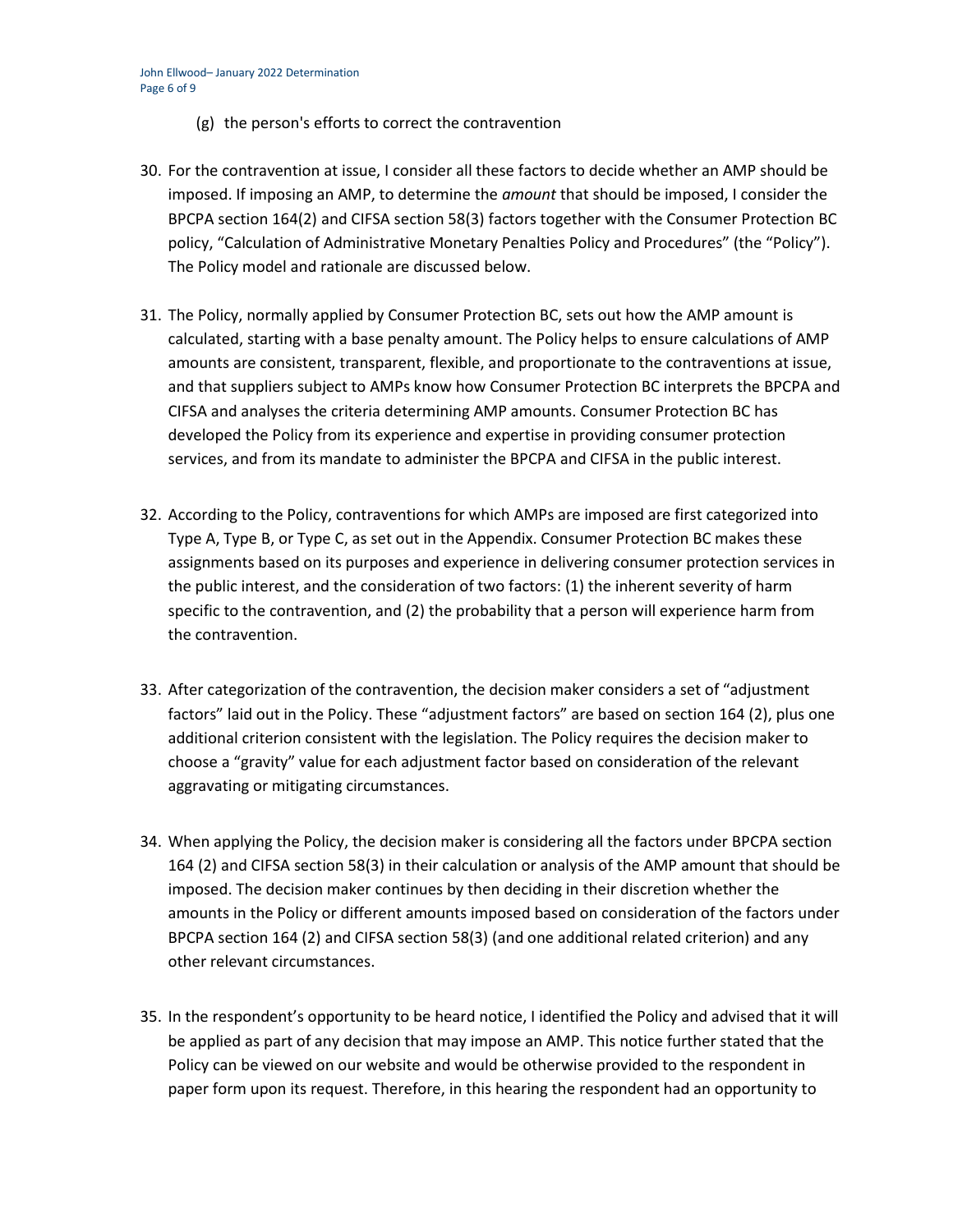respond to the Policy by making submissions on the appropriateness of its application or its consistency with criteria in the BPCPA and CIFSA. However, in this hearing I have not received any submissions from the respondent on the Policy.

36. I have determined that an AMP should be imposed for the respondent's failure to complete the minimum required six hours of training in a program of embalming services approved by the Director during the past 2-year successive period (September 15, 2019, to September 15, 2021), beginning from when the licence was first issued. I now will consider the specific AMP to be applied.

## **Calculation of the AMP amounts**

- 37. I first apply the Policy to calculate an AMP amounts. I then decide whether that amount or a different amount should be imposed based on consideration of the factors under BPCPA section 164(2) and CIFSA section 58(3), and one additional criterion, and any other relevant circumstances.
- 38. A breach to CIFSR section 38(1)(b) is a Type A contravention under the Policy (page 20 Appendix A, line 225). I agree with this categorization given the circumstances of this violation. It represents the appropriate level of severity and potential harm for prescribed contraventions according to the Policy.
- 39. Consequently, according to the AMP "Matrix" in part 4.3 (page 5) of the Policy, the "base" amount for penalty is \$500.00 for an individual.
- 40. My assessment of the adjustment factors applicable to these contraventions under the Policy's penalty matrix is set out in the table below.

| <b>Adjustment Factor</b>                                                               | <b>Effect</b><br><b>on</b><br>Gravity | <b>Analysis</b>                                                                                                                            |
|----------------------------------------------------------------------------------------|---------------------------------------|--------------------------------------------------------------------------------------------------------------------------------------------|
| <b>Previous</b><br>enforcement<br>actions for<br>contraventions of a<br>similar nature | 0                                     | There are no previous enforcement actions by Consumer<br>Protection BC against the respondent. I maintain the gravity level<br>at neutral. |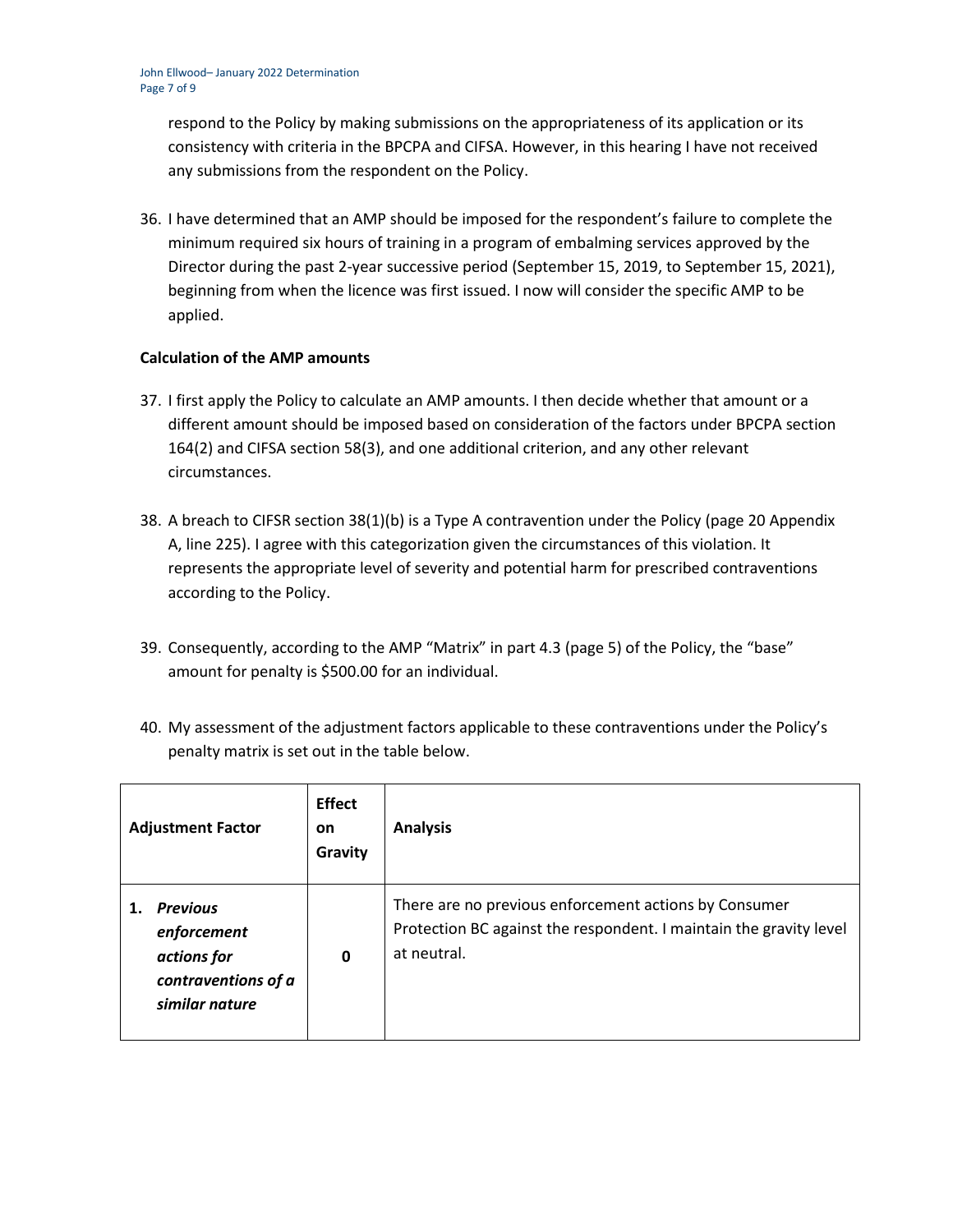| 2. | <b>Gravity and</b><br>magnitude of the<br>contravention                                                           | $\mathbf{0}$ | As mentioned in the decision, continuing education requirements<br>are in place to ensure funeral directors and embalmers grow and<br>expand their knowledge in the profession. The respondent has<br>continued to offer its service and professional expertise as an<br>embalmer without completing the requisite training. Imposing an<br>AMP is intended to correct the non-compliance and deliver a<br>message to the respondent about completing their education<br>requirements into the future. I maintain the gravity level at<br>neutral. |
|----|-------------------------------------------------------------------------------------------------------------------|--------------|----------------------------------------------------------------------------------------------------------------------------------------------------------------------------------------------------------------------------------------------------------------------------------------------------------------------------------------------------------------------------------------------------------------------------------------------------------------------------------------------------------------------------------------------------|
| 3. | <b>Extent of the harm</b><br>to others resulting<br>from the<br>contravention                                     | 0            | There is no evidence or basis to infer harm to others resulting<br>from the contraventions. I maintain the gravity level at neutral.                                                                                                                                                                                                                                                                                                                                                                                                               |
| 4. | <b>Whether the</b><br>contravention was<br>repeated or<br>continuous                                              | $\mathbf 0$  | The contravention was not repeated or continuous. I maintain<br>the gravity level at neutral.                                                                                                                                                                                                                                                                                                                                                                                                                                                      |
| 5. | <b>Whether the</b><br>contravention was<br>deliberate                                                             | 0            | I have no reason to believe the respondent's actions were of a<br>deliberate or intentional nature. I maintain the gravity level at<br>neutral.                                                                                                                                                                                                                                                                                                                                                                                                    |
|    | 6. Economic benefit<br>derived by the<br>person from the<br>contraventions                                        | 0            | I have no reason to believe the respondent derived any economic<br>benefit from the contravention. I maintain the gravity level at<br>neutral.                                                                                                                                                                                                                                                                                                                                                                                                     |
| 7. | Whether the person<br>made reasonable<br>efforts to mitigate<br>or reverse the<br>effects of the<br>contravention | $-1$         | I have taken into consideration that the respondent completed<br>the overdue credits in embalming services after the due date but<br>prior to receiving the Report. I have adjusted the gravity level<br>accordingly.                                                                                                                                                                                                                                                                                                                              |